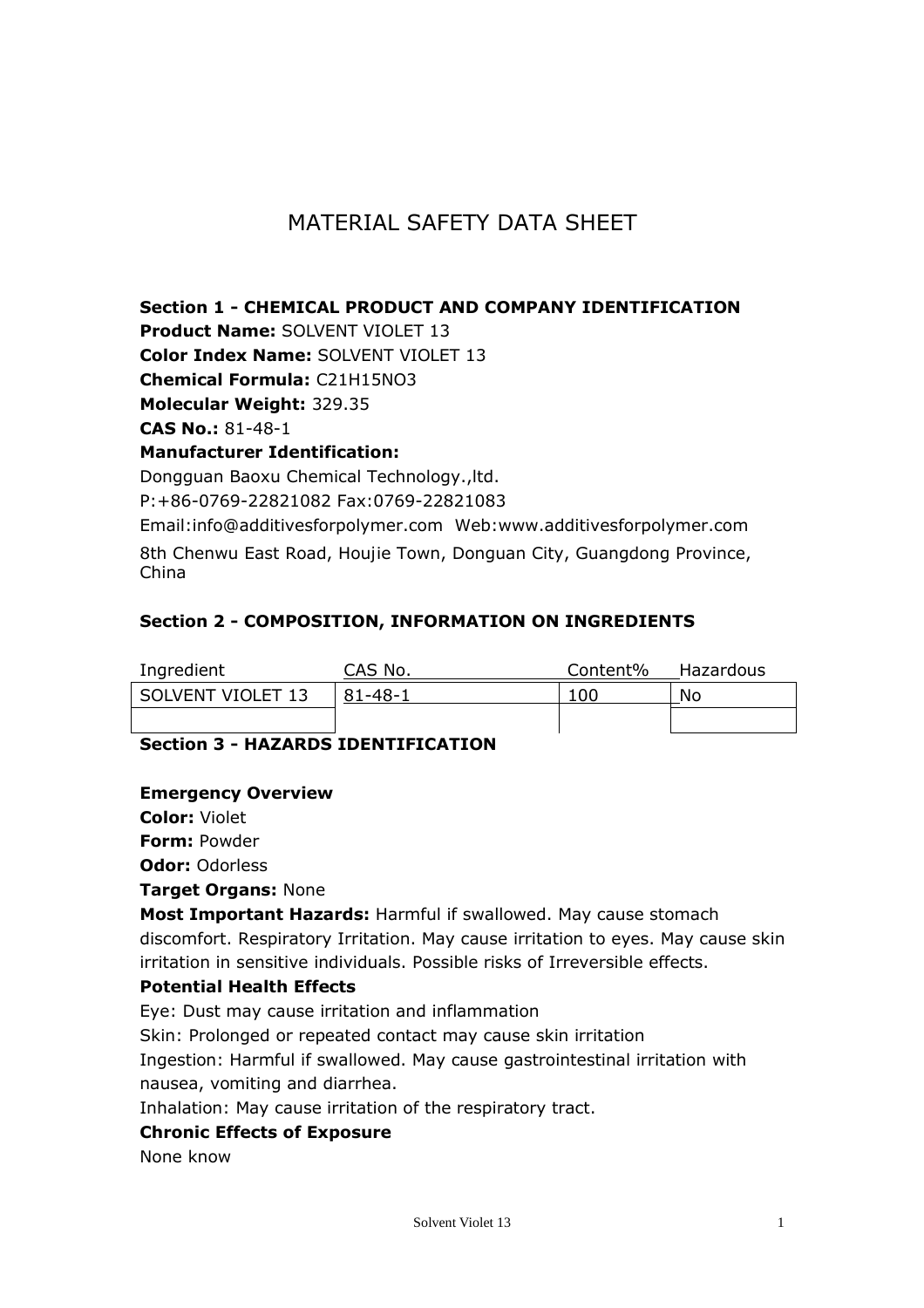# **Section 4 - FIRST AID MEASURES**

**Eye:** Immediately flush eyes with plenty of water for at least 15 minutes, occasionally lifting the upper and lower eyelids. Get medical aid immediately. **Skin:** Get medical aid if irritation develops or persists. Flush skin with plenty of soap and water.

**Ingestion:** If victim is conscious and alert, give 2-4 cupfuls of milk or water. Never give anything by mouth to an unconscious person. Get medical aid immediately.

**Inhalation:** Remove from exposure to fresh air immediately. If not breathing, give artificial respiration. If breathing is difficult, give oxygen. Get medical aid immediately.

**Notes to Physician:** Treat symptomatically and supportively.

# **Section 5 - FIRE FIGHTING MEASURES**

### **General Information**

As in any fire, wear a self-contained breathing apparatus in pressure-demand, MSHA/NIOSH (approved or equivalent), and full protective gear. During a fire, irritation and highly toxic gases may be generated by thermal decomposition or combustion.

### **Extinguishing Media**

Use agent most appropriate to extinguish fire. (Water, Foam, Dry Chemical) Autoignition Temperature: Not available Flash Point: Not available

| ivul avaliaulu |
|----------------|
| Not Published. |
| Not available  |
| Not available  |
|                |

### **Section 6 - ACCIDENTAL RELEASE MEASURES**

#### **General Information**

Use proper personal protective equipment as indicated in Section 8.

### **Spills/Leaks**

Vacuum or sweep up material and place into a suitable disposal container. Clean up spills immediately, observing precautions in the Protective Equipment section. Avoid generating dusty conditions.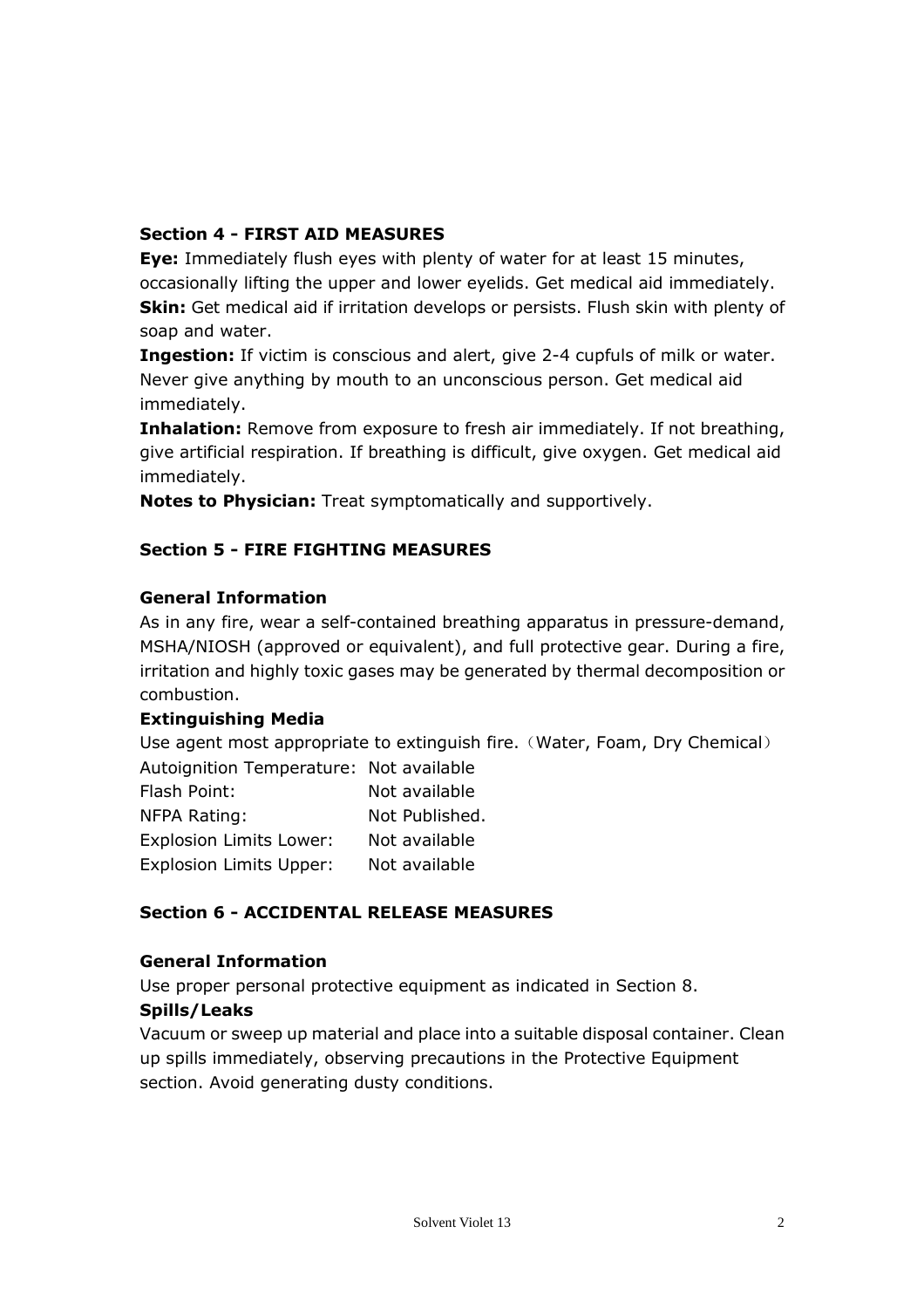# **Section 7 - HANDLING AND STORAGE**

#### **Handling**

Approved respirator. Chemical safety goggles. Rubber gloves. Use only in chemical fume hood. Safety shower and eye-bath. Wash thoroughly after handling. Remove contaminated clothing and wash before reuse. Use with adequate ventilation. Minimize dust generation and accumulation. Avoid contact with eyes, skin, and clothing. Avoid ingestion and inhalation.

#### **Storage**

Preserve in tight and light-resistant containers. Store in a cool, dry place. Keep containers tightly closed.

# **Section 8 - EXPOSURE CONTROLS, PERSONAL PROTECTION Engineering Controls**

Equipped with an eyewash facility and a safety shower. Use process enclosure, local exhaust ventilation, or other engineering controls to control airborne levels.

#### **Personal Protective Equipment**

Eyes: Wear appropriate protective eyeglasses or chemical safety goggles Skin: Wear appropriate protective gloves to prevent skin exposure. Clothing: Wear appropriate protective clothing to minimize contact with skin. Respirators: Wear an approved respirator when necessary.

### **Section 9 - PHYSICAL AND CHEMICAL PROPERTIES**

Physical State: Solid Appearance: Violet powder Odor: odorless Vapor Pressure: Negligible. Vapor Density: Not available. Evaporation Rate: Negligible. Viscosity: Not available. Boiling Point: Not applicable. Freezing/Melting Point: Not available. Autoignition Temperature: Not applicable. Flash Point: Not applicable. Decomposition Temperature: No information. Explosion Limits Lower: Not available. Explosion Limits Upper: Not available. Specific Gravity/Density: Not available.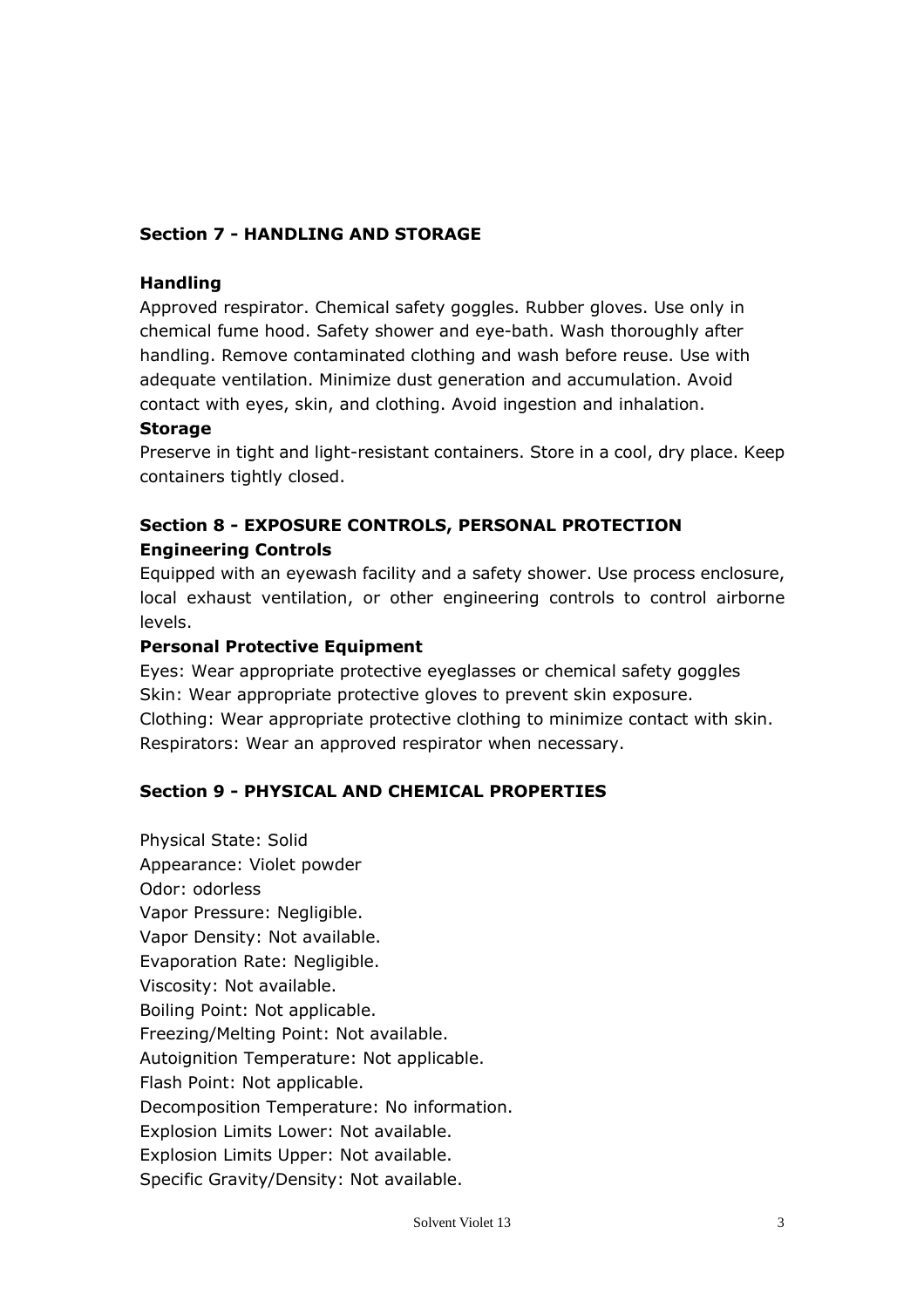Molecular Formula: C21H15NO3 Molecular Weight: 329.35

# **Section 10 - STABILITY AND REACTIVITY**

Chemical Stability: Stable under normal temperatures and pressures. Conditions to Avoid: Incompatible materials, excess heat, strong oxidants. Incompatibilities with Other Materials: Strong Oxidizing agent, strong reducing agent.

Hazardous Decomposition Products: Irritating and toxic fumes and gases Hazardous Polymerization: Will not occur.

# **Section 11 - TOXICOLOGICAL INFORMATION**

RTECS#: Unlisted LD50/LC50: Carcinogenicity: Not listed by ACGIH, IARC, NIOSH, NTP, or OSHA. Epidemiology: No information present. Teratogenicity: No information present. Neurotoxicity: No information present. Mutagenicity: Mutagenicity data reported. Other Studies: See actual entry in RTECS for complete information. Acute effects may be harmful by inhalation, ingestion,or skin absorption. Cause eye and skin irritation. Material is irritating to mucous membranes and upper respiratory tract. To the best of our knowledge, the chemical,physical and toxicological properties have not been thoroughly investigated.

### **Section 12 - ECOLOGICAL INFORMATION**

No information available.

### **Section 13 - DISPOSAL CONSIDERATIONS**

### **Waste Disposal Method**

Chemical waste generators must determine whether a discarded chemical is classified as a hazardous waste. Waste generators must consult state and local hazardous waste regulations to ensure complete and accurate classification.